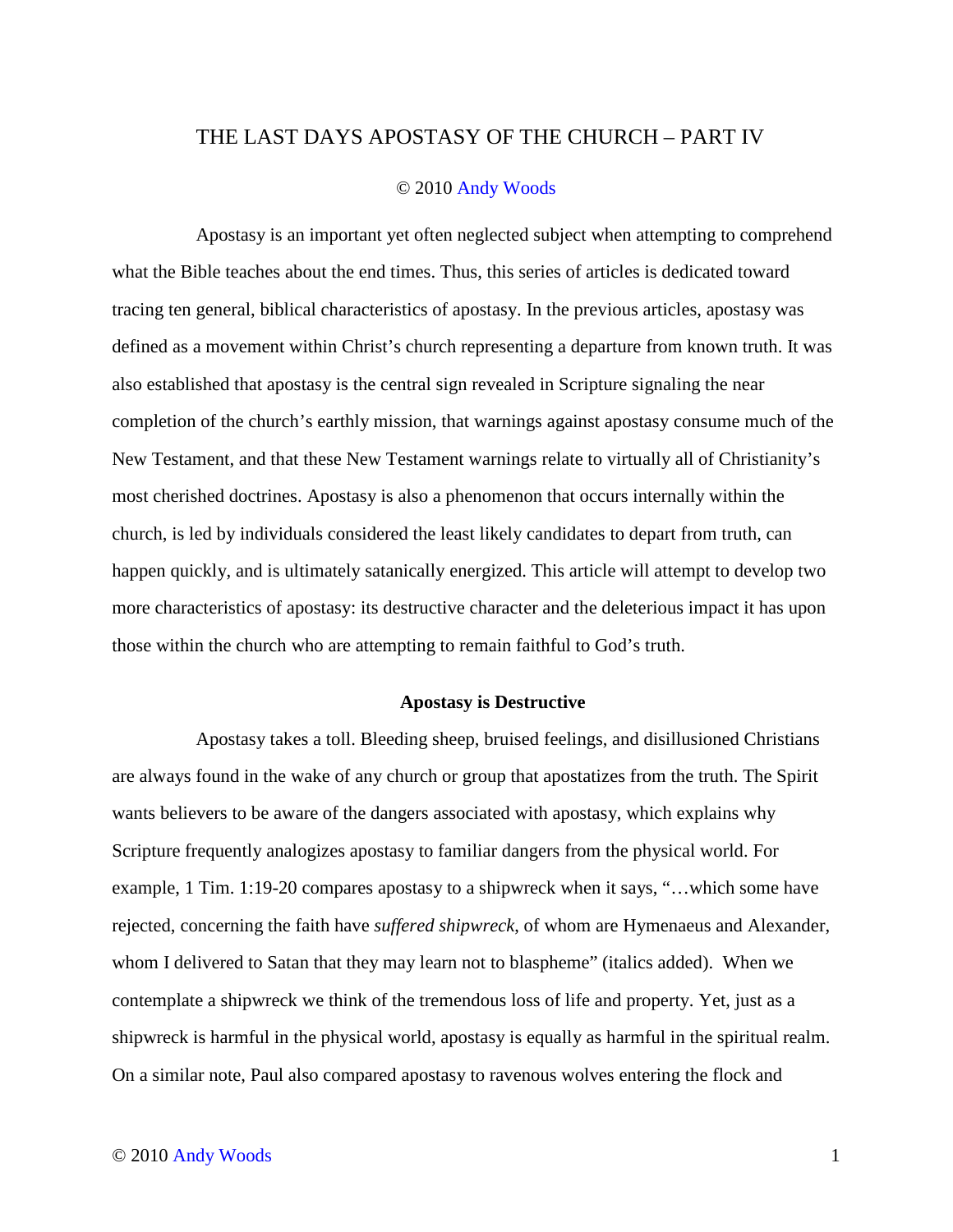gorging upon innocent sheep. Acts 20:29 says, "I know that after my departure *savage wolves* will come in among you, *not sparing the flock*" (italics added).

Paul later warns, "And their message will spread like *cancer*. Hymenaeus and Philetus are of this sort, who have strayed concerning the truth, saying that the resurrection is already past; and they have *overthrown* the faith of some" (2 Tim. 2:17-18, italics added). Here, Paul analogizes apostasy to "cancer" (NKJV) or "gangrene" (NASB). We are all familiar with the destruction that "cancer" or "gangrene" can bring upon the physical body. Through the use of this metaphor Paul notes that apostasy is equally as damaging to one's spiritual health. Thus, in verse 18, Paul explains that the apostasy introduced by Hymenaeus and Philetus had overthrown or unsettled the faith of some. Here, the verb translated "overthrown" is also used in John 2:15 in reference to how Christ overturned the moneychangers' tables in the temple. Like the overturning of a table, apostasy represents a similar destabilizing influence.

We are quick to recognize danger in the physical world. We remember the Tylenol scare of the 1980's. At that time, it was discovered that some people who had taken cyanidelaced Tylenol had died. Once this was discovered, public service announcements were given, Tylenol was recalled and banned, and new protective legislation was passed all in an attempt to keep others out of harm's way. In other words, society reacted appropriately and promptly to the prospect of physical danger. While we are quick to recognize a physical threat, we are not as equally aware or vigilant in the presence of spiritual threats. Yet, Scripture, by analogizing apostasy to familiar dangers from the natural world, is explaining that apostasy is just as destructive to one's spiritual life.

## **Apostasy Brings Difficulty to the Man of God**

Another reality associated with apostasy is the difficulty it brings upon those within Christ's church desiring to remain loyal to biblical truth. Paul said, "But evil men and imposters *will grow worse and worse*, deceiving and being deceived" (2 Tim. 3:13, italics added). He also predicted, "For the time will come when they will not endure sound doctrine, but according to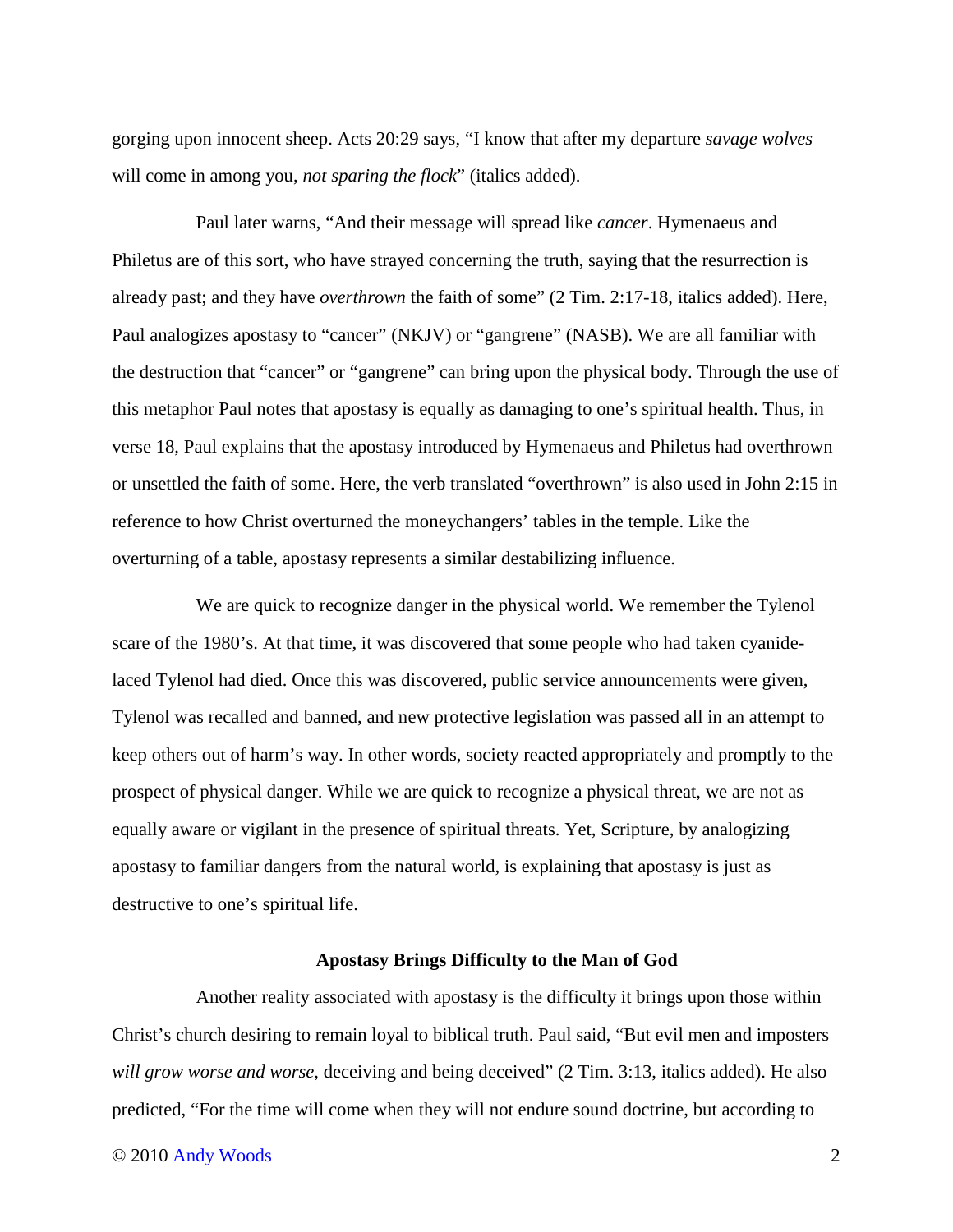their own desires, because they have itching ears, they will heap up for themselves teachers, and they will turn their ears away from the truth, and be turned aside to fables" (2 Tim. 4:3-4). Although there are many applications of these verses, they bear a striking similarity to a modern ministry philosophy that has captured the hearts of many of today's evangelical churches known as the "church growth movement." Church growth is not *per se* wrong as long as God is the one giving the growth (Matt. 16:18; Acts 2:47; 1 Cor. 3:6).

However, God-induced numerical growth is not what modern-day church growth advocates promote. Rather, what they mean by church growth is sociological polling in an attempt to determine what the unsaved want to experience in church. When such data is collected, it is concluded that the unsaved want entertainment, shorter sermons, "practical" preaching enabling them to succeed in business, and fewer references to offensive concepts such as blood, hell, sin, or Christ's second coming. The church growth movement then concludes that if the church is then repackaged to satisfy these yearnings of the unsaved, then people will flock to church thereby causing it to grow. While no one disputes that large crowds can be accumulated through the use of this methodology, the real question is, "does the end result represent God's definition of what the church is supposed to be?"

In actuality, what transpires is that the spirit of the world invades the church. Consequently, 2 Tim 3:2-4 represents the characteristics that people in the church begin to exhibit. The main thought of these verses is depicted in the opening and concluding phrases while everything else sandwiched in between amplifies this central thought. Thus, the central thrust of these verses is that men will become lovers of self (3:2a) rather than lovers of God (3:4b). Everything else in between these phrases describes the characteristics of people when they reach this state (3:2b-4a). Therefore, Paul predicts that when men become lovers of self rather than God they will exhibit the following characteristics: love of money, boastfulness, arrogance, blasphemy, disobedience to parents, unthankfulness, lovelessness, unholiness,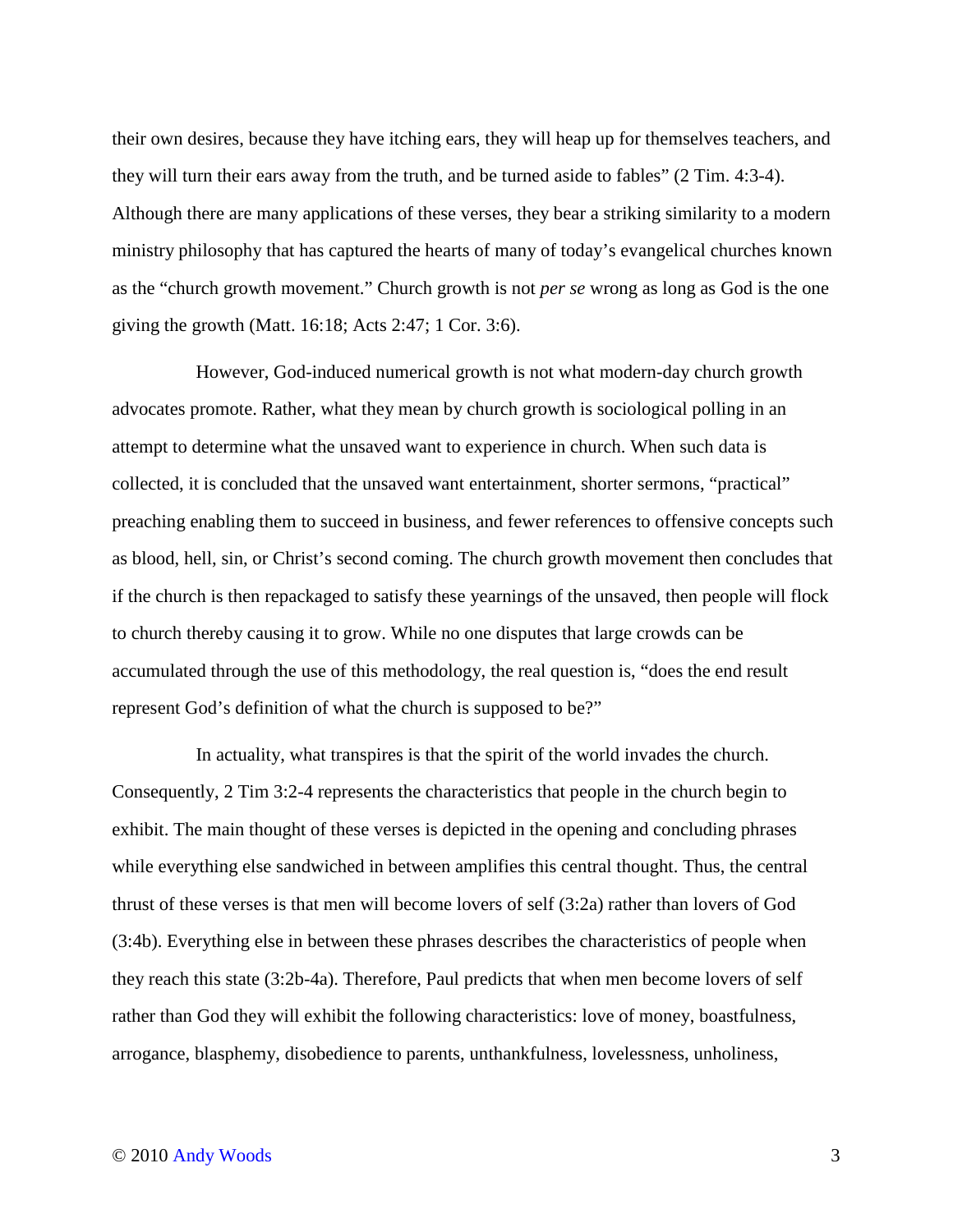unforgiveness, slanderous, lacking self-control, brutality, haters of good, treacherous, reckless, conceited, and pleasure lovers.

While many interpreters mistakenly apply these verses to the outside world, the world has always been this way. If the world has always exhibited these qualities, how could the world manifesting these qualities constitute a sign? Rather, 2 Timothy is a pastoral letter. Timothy, the immediate recipient of the letter, was a pastor over the church at Ephesus. Therefore, Paul is describing what people *within the church* will become like once the spirit of the world invades the church.

Some may question whether it is possible that Christ's church could so depart from truth that she is no longer governed by Him but rather by a non-Christian philosophy. Yet this very scenario was what was transpiring within the church at Laodicea (Rev. 3:14-22). There, Christ is depicted as standing outside the door of the church, knocking on the door, and seeking re-entry (Rev. 3:20). Evangelists often use this verse in order to describe Christ as standing outside the heart of the unbeliever, knocking on the door, and inviting the unbeliever to become a Christian. Although some may come to Christ through such a presentation, this is not a correct representation of the verse's context. This verse is not found in an evangelistic context. Rather, it represents a church that has so apostatized from truth that Christ has been dethroned as the church's governing authority. Consequently, Christ is portrayed as standing outside the door of *His own church* seeking re-admittance as ruler of *His own people*. In fact, Laodicea actually means "ruled by the people." Newell observes, "The name comes from *laos*, people, and *dikao*, to rule: the rule of the people: 'democracy,' in other words."<sup>1</sup>

It is in this context of the spirit of the world controlling the church that Paul warns, "But know this, in the last days *perilous times* will come" (2 Tim. 3:1, italics added). We might

 $\overline{a}$ 

<sup>&</sup>lt;sup>1</sup> William R. Newell, *The Book of the Revelation* (Chicago: Moody, 1935), 75. See also Robert L. Thomas, *Revelation 1–7: An Exegetical Commentary*, ed. Kenneth Barker (Chicago: Moody, 1992), 296.